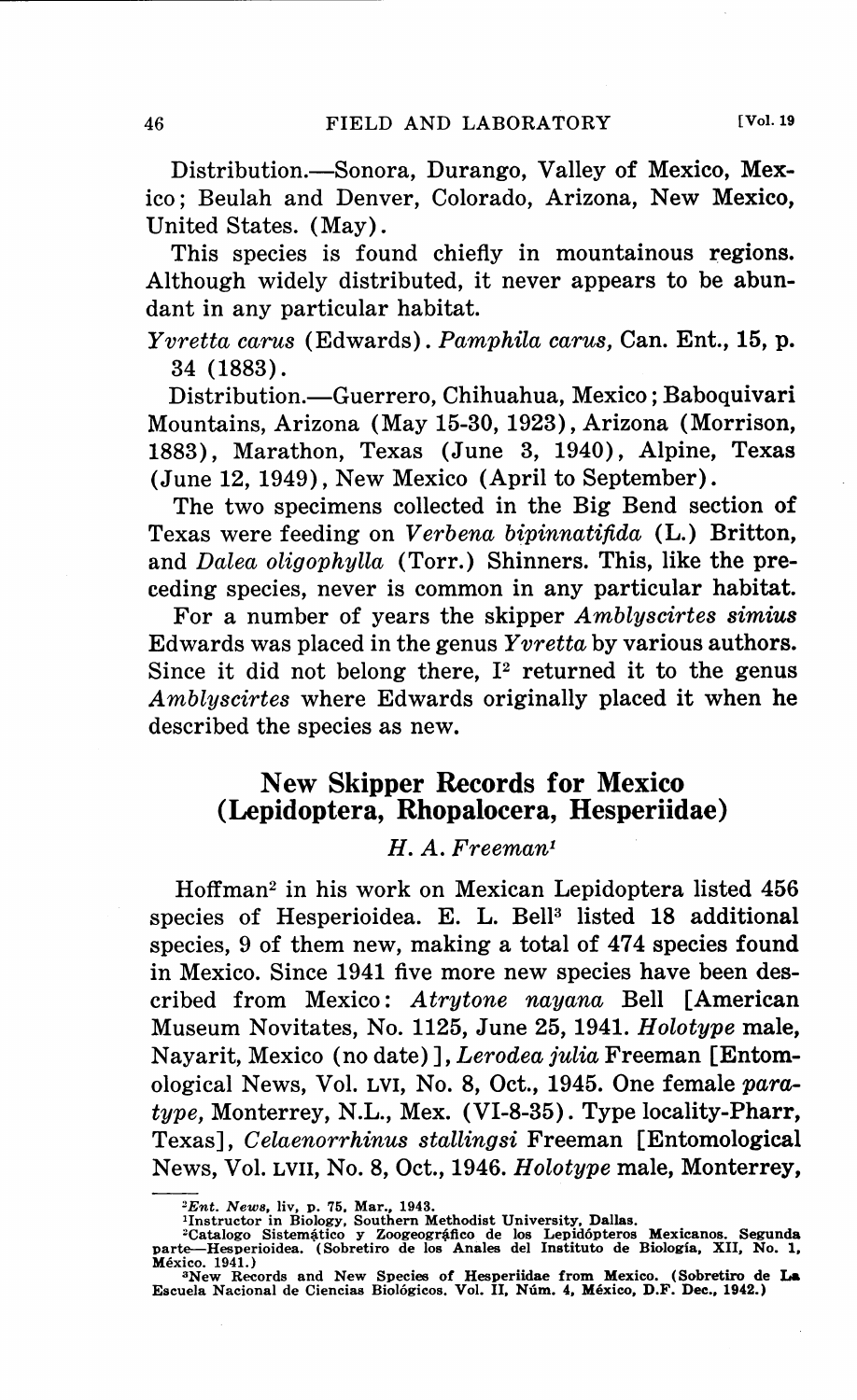N.L., Mex. (V-28-41)], *Lerodea hoffmanni* Bell [American Museum Novitates, No. 1354, Aug. 18, 1947. *Holotype* male, Colima, Mex. (June, 1918)], *Telemiades fides* Bell [American Museum Novitates, No. 1385, Jan. 3, 1949. One male *paratype,* Presidio, Vera Cruz, Mex. (no date). Type locality-Balboa, C.Z., Panama]. This increases the number of species of skippers in Mexico to 479.

During the summer of 1935 and 1936 I collected over part of Mexico and found two species of skippers and one form previously unreported, as well as one species overlooked by Hoffman. These four species are as follows:

*Thorybes bathyllus* (Abbot & Smith)

On a mountain summit just southeast of Monterrey, **N.L.,**  I found (June, 1935) a rather unusual male specimen of this species. The fringes of the secondaries were very white, instead of the usual sordid white of specimens collected in the United States. This species is reported here, from Mexico, for the first time.

### *H eliopetes sublinea* Schaus

This species was described from Orizaba by Schaus but was not included in Hoffmann's list of species. I found two males at Tamazunchale (July 1, 1936). Apparently this is a very rare species.

# *Atrytone ruricola metacomet* female form *immaculatus*  (Williams)

Hoffman records *ruricola* (Bdv.) from Baja California. Apparently his specimens are typical *ruricola* ( described from California.) The subspecies *metacomet* (Harris) (described from Massachusetts) differs considerably from the California specimens. That subspecific name *metacomet*  should be retained for specimens of *ruricola* occurring east of California and Baja California. Williams' female form *immaculatus,* described from Jemez Mts., New Mexico, belongs to the eastern subspecies. It differs from typical females by having no spots on the upper surface of the primaries. I collected a female of this form at Monterrey, N.L. (June 13, 1935). This form has never been recorded from Mexico before.

# *A mblyscirtes celia* Skinner

I caught a female of this species at Monterrey, N.L., (June 9, 1935). Previously *celia* was found only in the state of